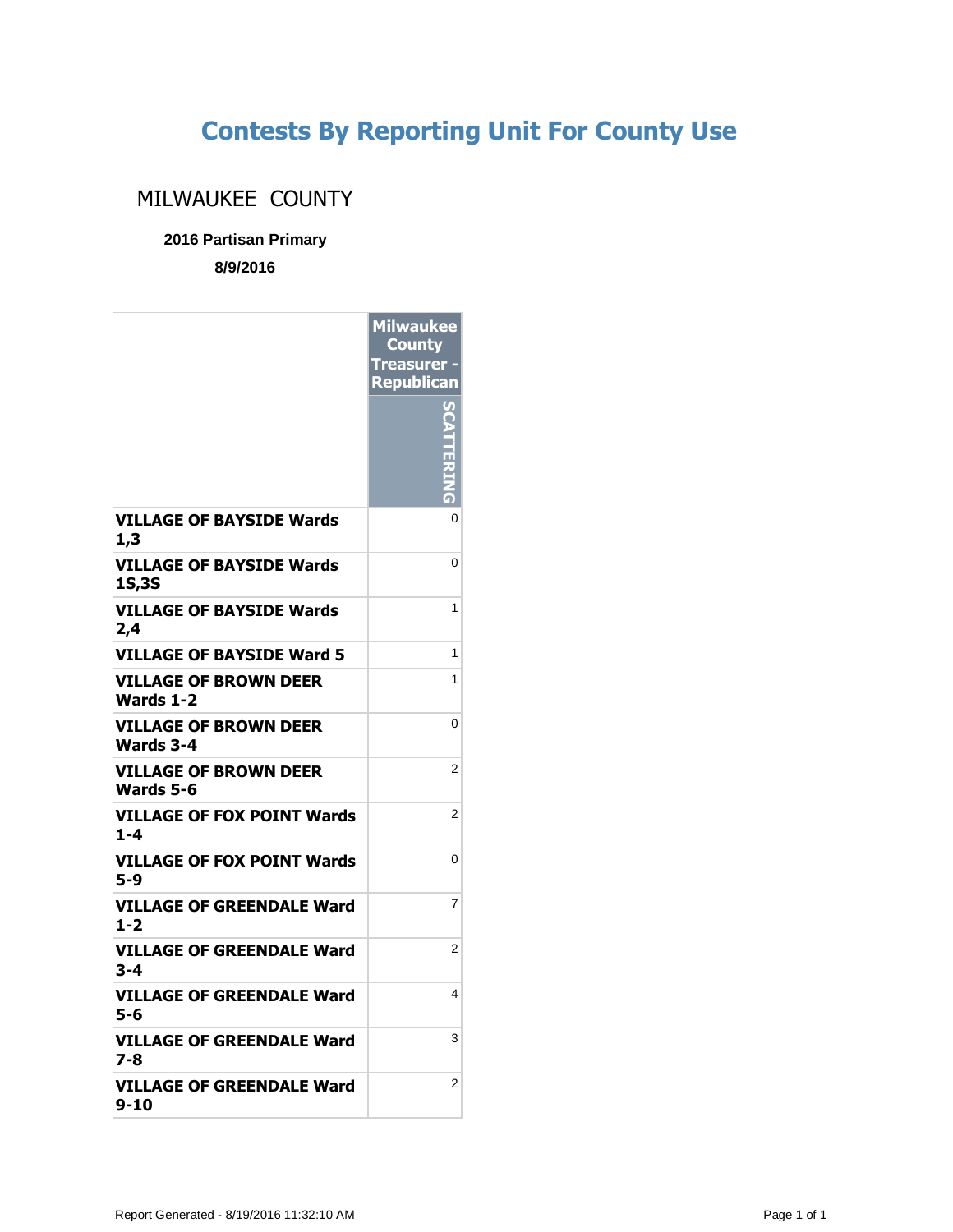| <b>VILLAGE OF HALES CORNERS</b><br>Wards 1-3          | 4 |
|-------------------------------------------------------|---|
| VILLAGE OF HALES CORNERS<br>Wards 4-6                 | 3 |
| VILLAGE OF HALES CORNERS<br>Wards 7-9                 | 2 |
| <b>VILLAGE OF RIVER HILLS Ward</b><br>$1 - 3$         | 1 |
| <b>VILLAGE OF SHOREWOOD</b><br><b>Ward 1-4</b>        | 1 |
| <b>VILLAGE OF SHOREWOOD</b><br><b>Ward 5-8</b>        | 0 |
| <b>VILLAGE OF SHOREWOOD</b><br><b>Ward 9-12</b>       | 2 |
| <b>VILLAGE OF WEST MILWAUKEE</b><br><b>Ward 1-2,5</b> | 0 |
| <b>VILLAGE OF WEST MILWAUKEE</b><br><b>Ward 3-4,6</b> | 0 |
| <b>VILLAGE OF WHITEFISH BAY</b><br><b>Wards 1-2</b>   | 1 |
| <b>VILLAGE OF WHITEFISH BAY</b><br>Wards 3-4          | 2 |
| <b>VILLAGE OF WHITEFISH BAY</b><br>Wards 5-6          | 0 |
| <b>VILLAGE OF WHITEFISH BAY</b><br>Ward 7             | 1 |
| VILLAGE OF WHITEFISH BAY<br><b>Wards 8,10</b>         | 0 |
| <b>VILLAGE OF WHITEFISH BAY</b><br><b>Wards 9,11</b>  | 1 |
| <b>VILLAGE OF WHITEFISH BAY</b><br>Ward 12            | 1 |
| <b>CITY OF CUDAHY Wards 1-3</b>                       | 0 |
| CITY OF CUDAHY Wards 4-6                              | 0 |
| CITY OF CUDAHY Wards 7-9                              | 0 |
| <b>CITY OF CUDAHY Wards 10-12</b>                     | 1 |
| CITY OF CUDAHY Wards 13-15                            | 2 |
| <b>CITY OF FRANKLIN Ward 1</b>                        | 0 |
| CITY OF FRANKLIN Ward 2                               | 3 |
| <b>CITY OF FRANKLIN Ward 3</b>                        | 4 |
| <b>CITY OF FRANKLIN Ward 4</b>                        | 2 |
| <b>CITY OF FRANKLIN Ward 5</b>                        | 2 |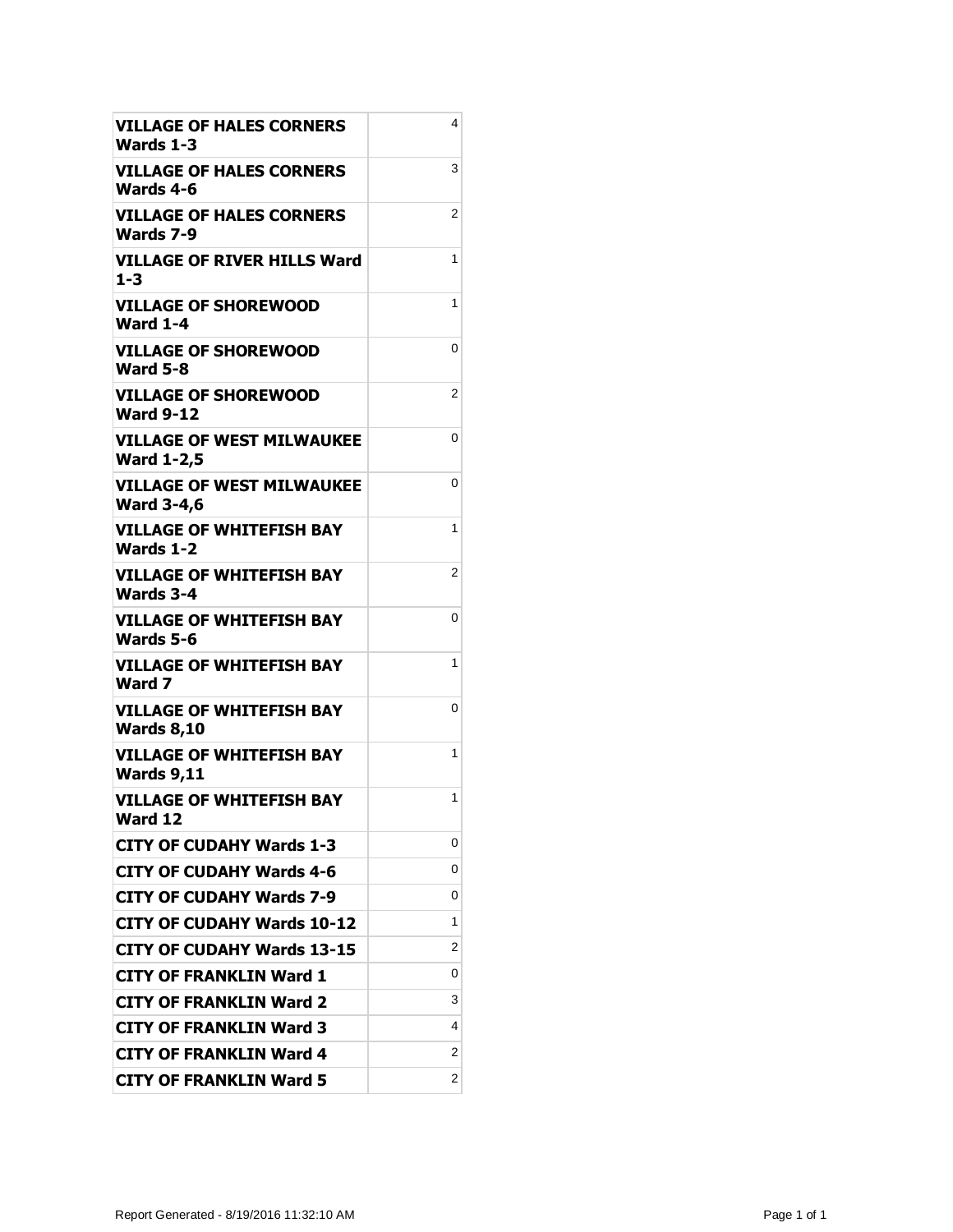| <b>CITY OF FRANKLIN Ward 6</b>     | 0 |
|------------------------------------|---|
| <b>CITY OF FRANKLIN Ward 7</b>     | 4 |
| <b>CITY OF FRANKLIN Ward 8</b>     | 2 |
| <b>CITY OF FRANKLIN Ward 9</b>     | 1 |
| <b>CITY OF FRANKLIN Ward 10</b>    | 0 |
| <b>CITY OF FRANKLIN Ward 11</b>    | 2 |
| <b>CITY OF FRANKLIN Ward 12</b>    | 0 |
| <b>CITY OF FRANKLIN Ward 13</b>    | 1 |
| <b>CITY OF FRANKLIN Ward 14</b>    | 0 |
| <b>CITY OF FRANKLIN Ward 15A</b>   | 0 |
| <b>CITY OF FRANKLIN Ward 15B</b>   | 0 |
| <b>CITY OF FRANKLIN Ward 16</b>    | 1 |
| <b>CITY OF FRANKLIN Ward 17</b>    | 1 |
| <b>CITY OF FRANKLIN Ward 18</b>    | 0 |
| <b>CITY OF FRANKLIN Ward 19</b>    | 0 |
| <b>CITY OF FRANKLIN Ward 20</b>    | 0 |
| <b>CITY OF FRANKLIN Ward 21</b>    | 0 |
| <b>CITY OF FRANKLIN Ward 22B</b>   | 4 |
| <b>CITY OF FRANKLIN Ward 22A</b>   | 3 |
| <b>CITY OF FRANKLIN Ward 23</b>    | 1 |
| <b>CITY OF GLENDALE Ward 1,7</b>   | 0 |
| <b>CITY OF GLENDALE Wards 2,8S</b> | 2 |
| <b>CITY OF GLENDALE Ward 3,9</b>   | 2 |
| <b>CITY OF GLENDALE Ward 4,10</b>  | 2 |
| <b>CITY OF GLENDALE Wards 5,11</b> | 2 |
| <b>CITY OF GLENDALE Ward 6,12</b>  | 0 |
| <b>CITY OF GLENDALE Ward 8</b>     | 1 |
| <b>CITY OF GLENDALE Ward 11S</b>   | 0 |
| CITY OF GREENFIELD Ward 1          | 0 |
| CITY OF GREENFIELD Ward 2          | 1 |
| <b>CITY OF GREENFIELD Ward 3</b>   | 0 |
| <b>CITY OF GREENFIELD Ward 4</b>   | 0 |
| CITY OF GREENFIELD Ward 5          | 2 |
| CITY OF GREENFIELD Ward 6          | 2 |
| CITY OF GREENFIELD Ward 7          | 1 |
| <b>CITY OF GREENFIELD Ward 8</b>   | 2 |
| <b>CITY OF GREENFIELD Ward 9</b>   | 2 |
| <b>CITY OF GREENFIELD Ward 10</b>  | 1 |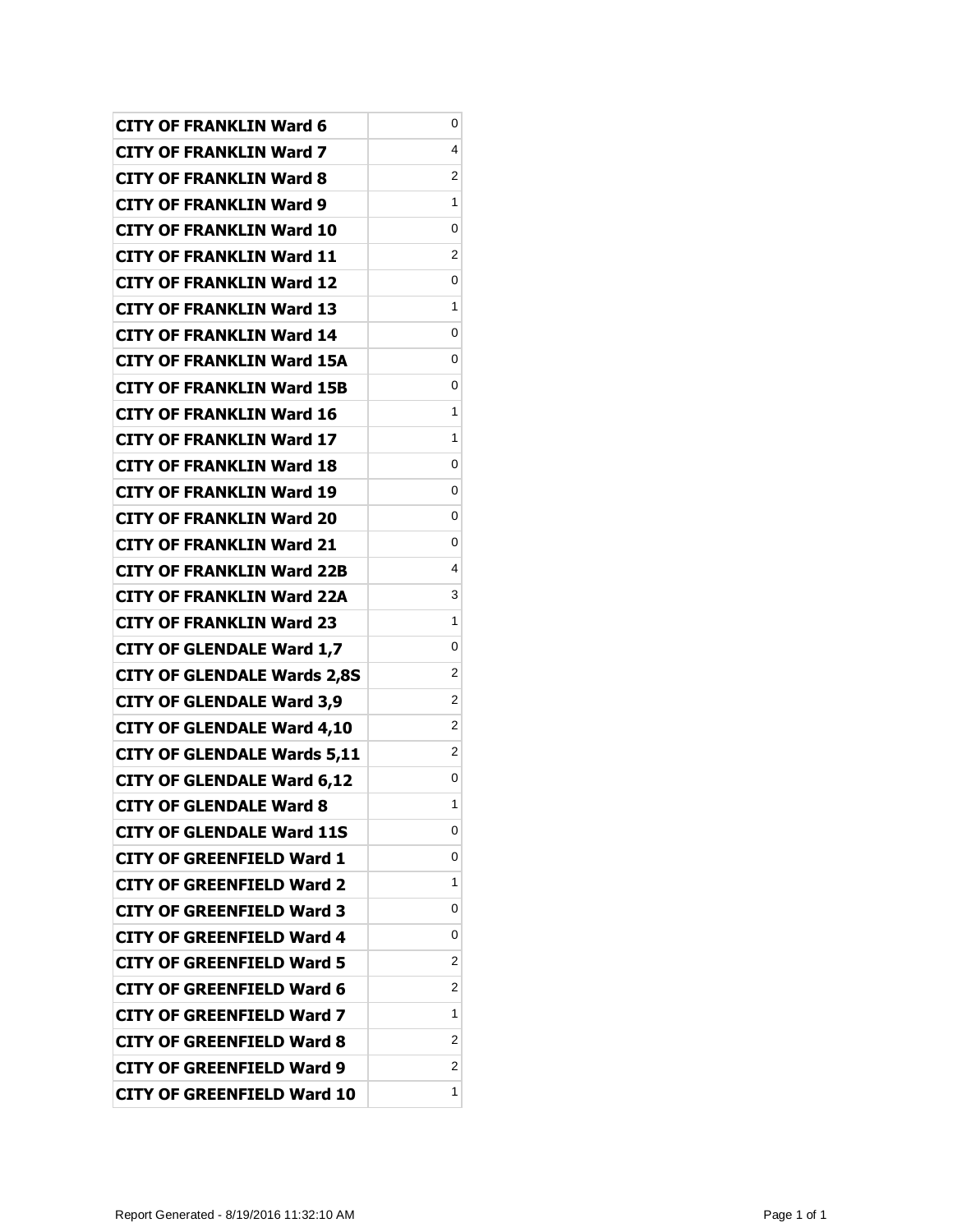| CITY OF GREENFIELD Ward 11       | 1 |
|----------------------------------|---|
| CITY OF GREENFIELD Ward 12       | 0 |
| CITY OF GREENFIELD Ward 13       | 2 |
| CITY OF GREENFIELD Ward 14       | 2 |
| CITY OF GREENFIELD Ward 15       | 1 |
| CITY OF GREENFIELD Ward 16       | 0 |
| CITY OF GREENFIELD Ward 17       | 1 |
| CITY OF GREENFIELD Ward 18       | 0 |
| CITY OF GREENFIELD Ward 19       | 2 |
| CITY OF GREENFIELD Ward 20       | 3 |
| CITY OF GREENFIELD Ward 21       | 0 |
| CITY OF MILWAUKEE Ward 1         | 0 |
| <b>CITY OF MILWAUKEE Ward 2</b>  | 0 |
| CITY OF MILWAUKEE Ward 3         | 2 |
| <b>CITY OF MILWAUKEE Ward 4</b>  | 1 |
| CITY OF MILWAUKEE Ward 5         | 0 |
| CITY OF MILWAUKEE Ward 6         | 0 |
| <b>CITY OF MILWAUKEE Ward 7</b>  | 0 |
| CITY OF MILWAUKEE Ward 8         | 1 |
| <b>CITY OF MILWAUKEE Ward 9</b>  | 0 |
| <b>CITY OF MILWAUKEE Ward 10</b> | 2 |
| CITY OF MILWAUKEE Ward 11        | 3 |
| CITY OF MILWAUKEE Ward 12        | 0 |
| CITY OF MILWAUKEE Ward 13        | 0 |
| CITY OF MILWAUKEE Ward 14        | 0 |
| <b>CITY OF MILWAUKEE Ward 15</b> | 0 |
| <b>CITY OF MILWAUKEE Ward 16</b> | 0 |
| <b>CITY OF MILWAUKEE Ward 17</b> | 1 |
| <b>CITY OF MILWAUKEE Ward 18</b> | 3 |
| <b>CITY OF MILWAUKEE Ward 19</b> | 0 |
| <b>CITY OF MILWAUKEE Ward 20</b> | 1 |
| <b>CITY OF MILWAUKEE Ward 21</b> | 1 |
| <b>CITY OF MILWAUKEE Ward 22</b> | 1 |
| <b>CITY OF MILWAUKEE Ward 23</b> | 0 |
| <b>CITY OF MILWAUKEE Ward 24</b> | 0 |
| <b>CITY OF MILWAUKEE Ward 25</b> | 0 |
| <b>CITY OF MILWAUKEE Ward 26</b> | 0 |
| <b>CITY OF MILWAUKEE Ward 27</b> | 1 |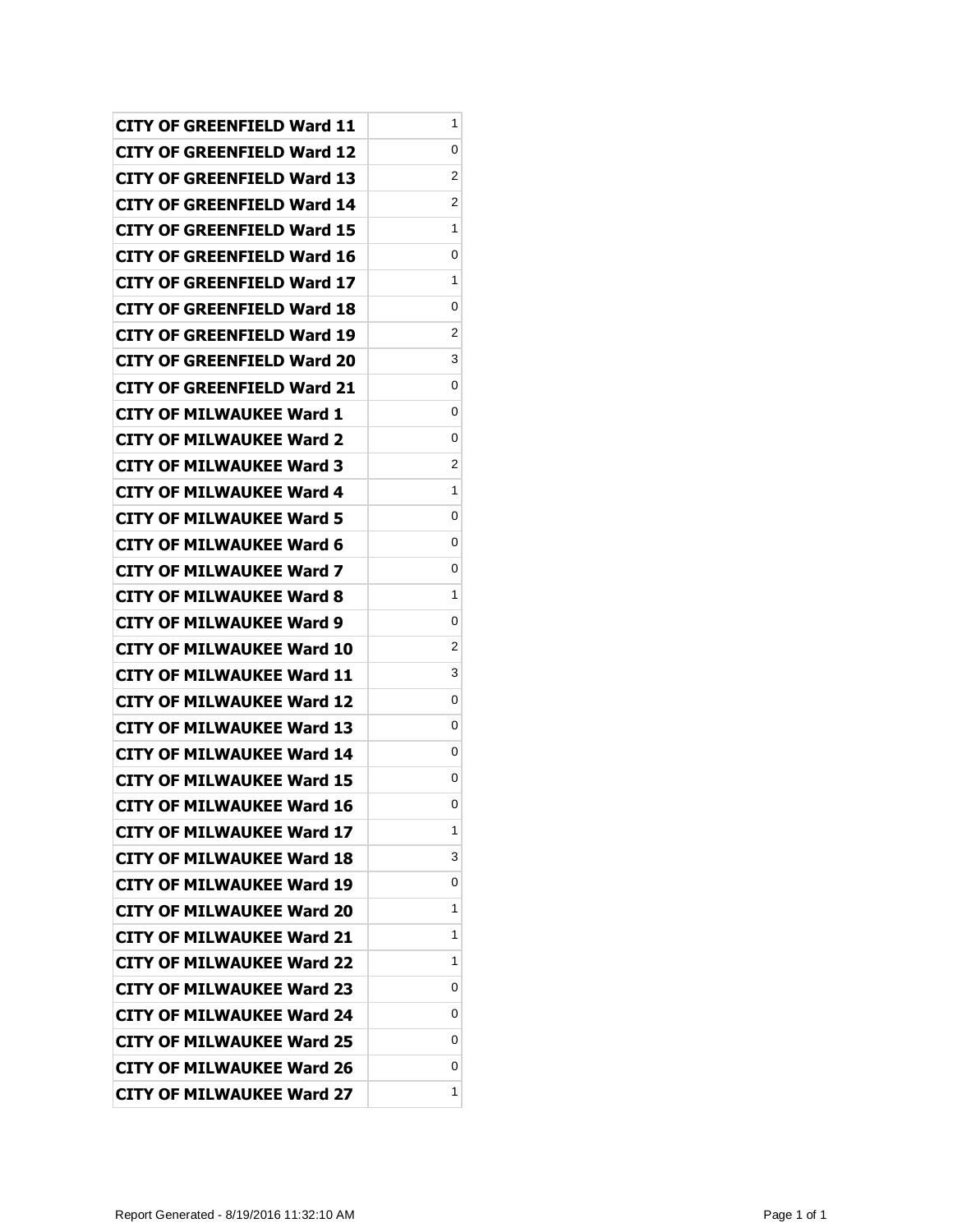| <b>CITY OF MILWAUKEE Ward 28</b> | 0 |
|----------------------------------|---|
| CITY OF MILWAUKEE Ward 29        | 0 |
| <b>CITY OF MILWAUKEE Ward 30</b> | 0 |
| <b>CITY OF MILWAUKEE Ward 31</b> | 0 |
| <b>CITY OF MILWAUKEE Ward 32</b> | 0 |
| CITY OF MILWAUKEE Ward 33        | 5 |
| CITY OF MILWAUKEE Ward 34        | 0 |
| <b>CITY OF MILWAUKEE Ward 35</b> | 0 |
| <b>CITY OF MILWAUKEE Ward 36</b> | 1 |
| CITY OF MILWAUKEE Ward 37        | 0 |
| <b>CITY OF MILWAUKEE Ward 38</b> | 0 |
| CITY OF MILWAUKEE Ward 39        | 0 |
| <b>CITY OF MILWAUKEE Ward 40</b> | 1 |
| <b>CITY OF MILWAUKEE Ward 41</b> | 1 |
| CITY OF MILWAUKEE Ward 42        | 1 |
| <b>CITY OF MILWAUKEE Ward 43</b> | 0 |
| CITY OF MILWAUKEE Ward 44        | 0 |
| <b>CITY OF MILWAUKEE Ward 45</b> | 0 |
| <b>CITY OF MILWAUKEE Ward 46</b> | 0 |
| <b>CITY OF MILWAUKEE Ward 47</b> | 0 |
| <b>CITY OF MILWAUKEE Ward 48</b> | 0 |
| CITY OF MILWAUKEE Ward 49        | 0 |
| CITY OF MILWAUKEE Ward 50        | 1 |
| CITY OF MILWAUKEE Ward 51        | 0 |
| CITY OF MILWAUKEE Ward 52        | 0 |
| <b>CITY OF MILWAUKEE Ward 53</b> | 0 |
| <b>CITY OF MILWAUKEE Ward 54</b> | 0 |
| <b>CITY OF MILWAUKEE Ward 55</b> | 2 |
| <b>CITY OF MILWAUKEE Ward 56</b> | 0 |
| <b>CITY OF MILWAUKEE Ward 57</b> | 0 |
| <b>CITY OF MILWAUKEE Ward 58</b> | 0 |
| <b>CITY OF MILWAUKEE Ward 59</b> | 0 |
| <b>CITY OF MILWAUKEE Ward 60</b> | 0 |
| <b>CITY OF MILWAUKEE Ward 61</b> | 0 |
| <b>CITY OF MILWAUKEE Ward 62</b> | 0 |
| <b>CITY OF MILWAUKEE Ward 63</b> | 0 |
| <b>CITY OF MILWAUKEE Ward 64</b> | 0 |
| <b>CITY OF MILWAUKEE Ward 65</b> | 0 |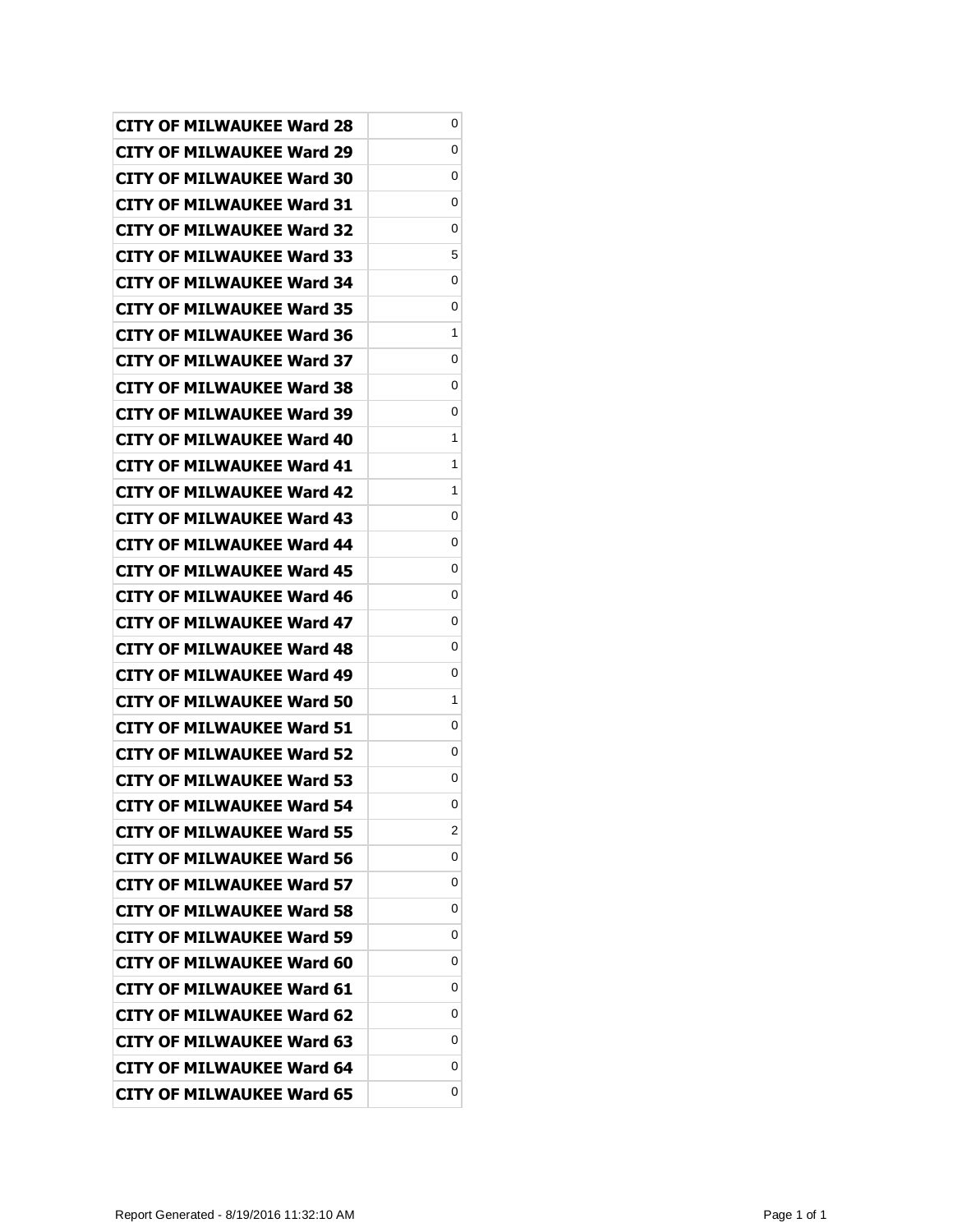| <b>CITY OF MILWAUKEE Ward 66</b>  | 0 |
|-----------------------------------|---|
| <b>CITY OF MILWAUKEE Ward 67</b>  | 0 |
| <b>CITY OF MILWAUKEE Ward 68</b>  | 0 |
| <b>CITY OF MILWAUKEE Ward 69</b>  | 0 |
| <b>CITY OF MILWAUKEE Ward 70</b>  | 0 |
| CITY OF MILWAUKEE Ward 71         | 0 |
| <b>CITY OF MILWAUKEE Ward 72</b>  | 0 |
| <b>CITY OF MILWAUKEE Ward 73</b>  | 1 |
| <b>CITY OF MILWAUKEE Ward 74</b>  | 0 |
| <b>CITY OF MILWAUKEE Ward 75</b>  | 1 |
| <b>CITY OF MILWAUKEE Ward 76</b>  | 0 |
| <b>CITY OF MILWAUKEE Ward 77</b>  | 0 |
| <b>CITY OF MILWAUKEE Ward 78</b>  | 0 |
| CITY OF MILWAUKEE Ward 79         | 1 |
| <b>CITY OF MILWAUKEE Ward 80</b>  | 0 |
| <b>CITY OF MILWAUKEE Ward 81</b>  | 0 |
| <b>CITY OF MILWAUKEE Ward 82</b>  | 0 |
| <b>CITY OF MILWAUKEE Ward 83</b>  | 1 |
| <b>CITY OF MILWAUKEE Ward 84</b>  | 0 |
| <b>CITY OF MILWAUKEE Ward 85</b>  | 2 |
| <b>CITY OF MILWAUKEE Ward 86</b>  | 0 |
| <b>CITY OF MILWAUKEE Ward 87</b>  | 1 |
| CITY OF MILWAUKEE Ward 88         | 0 |
| CITY OF MILWAUKEE Ward 89         | 1 |
| <b>CITY OF MILWAUKEE Ward 90</b>  | 2 |
| <b>CITY OF MILWAUKEE Ward 91</b>  | 1 |
| <b>CITY OF MILWAUKEE Ward 92</b>  | 1 |
| <b>CITY OF MILWAUKEE Ward 93</b>  | 0 |
| <b>CITY OF MILWAUKEE Ward 94</b>  | 0 |
| <b>CITY OF MILWAUKEE Ward 95</b>  | 0 |
| <b>CITY OF MILWAUKEE Ward 96</b>  | 0 |
| <b>CITY OF MILWAUKEE Ward 97</b>  | 0 |
| <b>CITY OF MILWAUKEE Ward 98</b>  | 0 |
| <b>CITY OF MILWAUKEE Ward 99</b>  | 0 |
| <b>CITY OF MILWAUKEE Ward 100</b> | 1 |
| <b>CITY OF MILWAUKEE Ward 101</b> | 0 |
| <b>CITY OF MILWAUKEE Ward 102</b> | 0 |
| <b>CITY OF MILWAUKEE Ward 103</b> | 0 |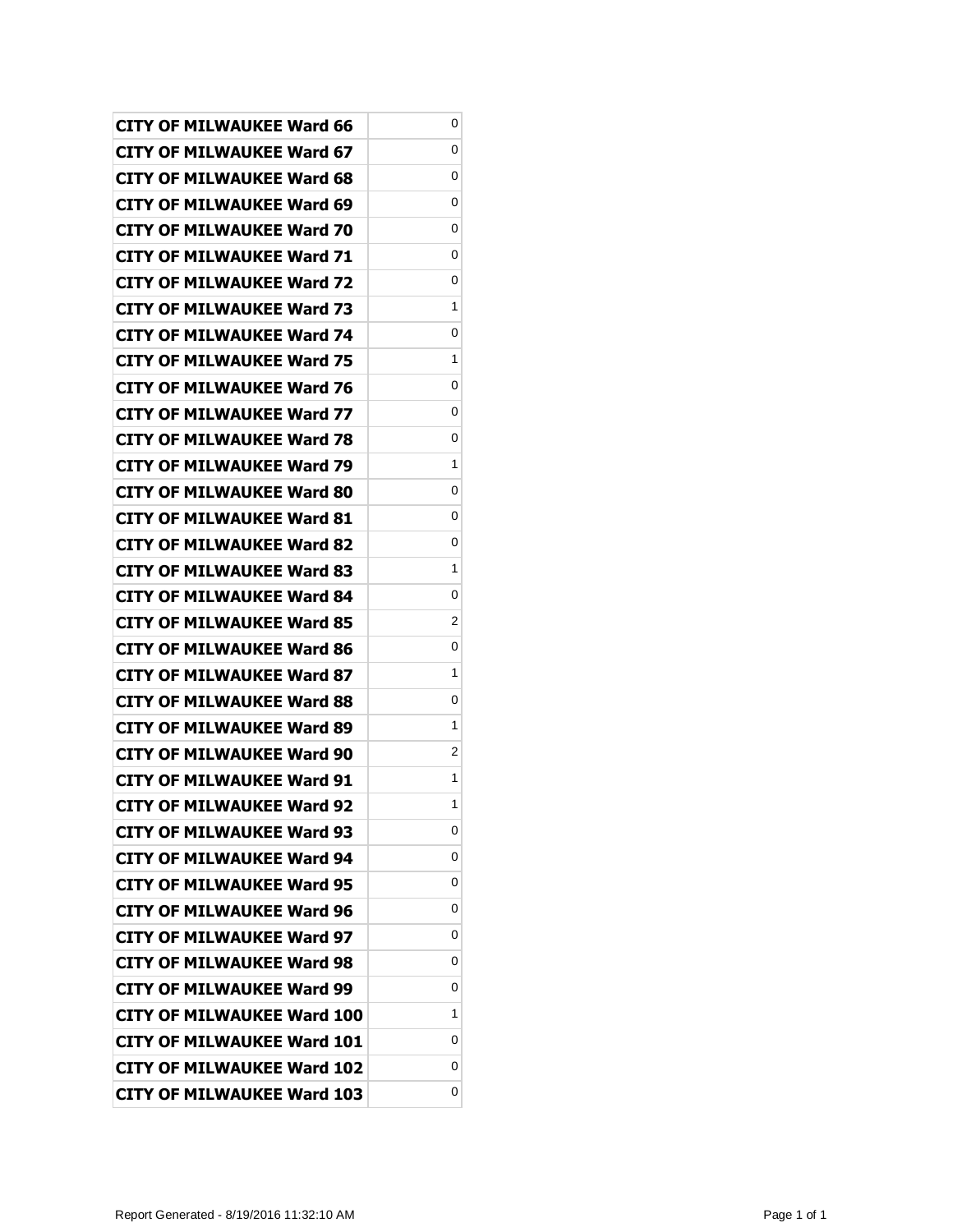| <b>CITY OF MILWAUKEE Ward 104</b> | 0 |
|-----------------------------------|---|
| <b>CITY OF MILWAUKEE Ward 105</b> | 0 |
| CITY OF MILWAUKEE Ward 106        | 0 |
| CITY OF MILWAUKEE Ward 107        | 0 |
| CITY OF MILWAUKEE Ward 108        | 0 |
| <b>CITY OF MILWAUKEE Ward 109</b> | 0 |
| CITY OF MILWAUKEE Ward 110        | 0 |
| CITY OF MILWAUKEE Ward 111        | 0 |
| <b>CITY OF MILWAUKEE Ward 112</b> | 0 |
| CITY OF MILWAUKEE Ward 113        | 0 |
| CITY OF MILWAUKEE Ward 114        | 0 |
| CITY OF MILWAUKEE Ward 115        | 0 |
| CITY OF MILWAUKEE Ward 116        | 0 |
| <b>CITY OF MILWAUKEE Ward 117</b> | 0 |
| <b>CITY OF MILWAUKEE Ward 118</b> | 0 |
| CITY OF MILWAUKEE Ward 119        | 0 |
| CITY OF MILWAUKEE Ward 120        | 0 |
| CITY OF MILWAUKEE Ward 121        | 0 |
| <b>CITY OF MILWAUKEE Ward 122</b> | 0 |
| <b>CITY OF MILWAUKEE Ward 123</b> | 0 |
| CITY OF MILWAUKEE Ward 124        | 0 |
| CITY OF MILWAUKEE Ward 125        | 1 |
| <b>CITY OF MILWAUKEE Ward 126</b> | 1 |
| <b>CITY OF MILWAUKEE Ward 127</b> | 1 |
| CITY OF MILWAUKEE Ward 128        | 0 |
| <b>CITY OF MILWAUKEE Ward 129</b> | 0 |
| <b>CITY OF MILWAUKEE Ward 130</b> | 0 |
| <b>CITY OF MILWAUKEE Ward 131</b> | 0 |
| <b>CITY OF MILWAUKEE Ward 132</b> | 0 |
| <b>CITY OF MILWAUKEE Ward 133</b> | 0 |
| CITY OF MILWAUKEE Ward 134        | 0 |
| <b>CITY OF MILWAUKEE Ward 135</b> | 1 |
| <b>CITY OF MILWAUKEE Ward 136</b> | 2 |
| <b>CITY OF MILWAUKEE Ward 137</b> | 0 |
| CITY OF MILWAUKEE Ward 138        | 1 |
| CITY OF MILWAUKEE Ward 139        | 0 |
| <b>CITY OF MILWAUKEE Ward 140</b> | 0 |
| <b>CITY OF MILWAUKEE Ward 141</b> | 0 |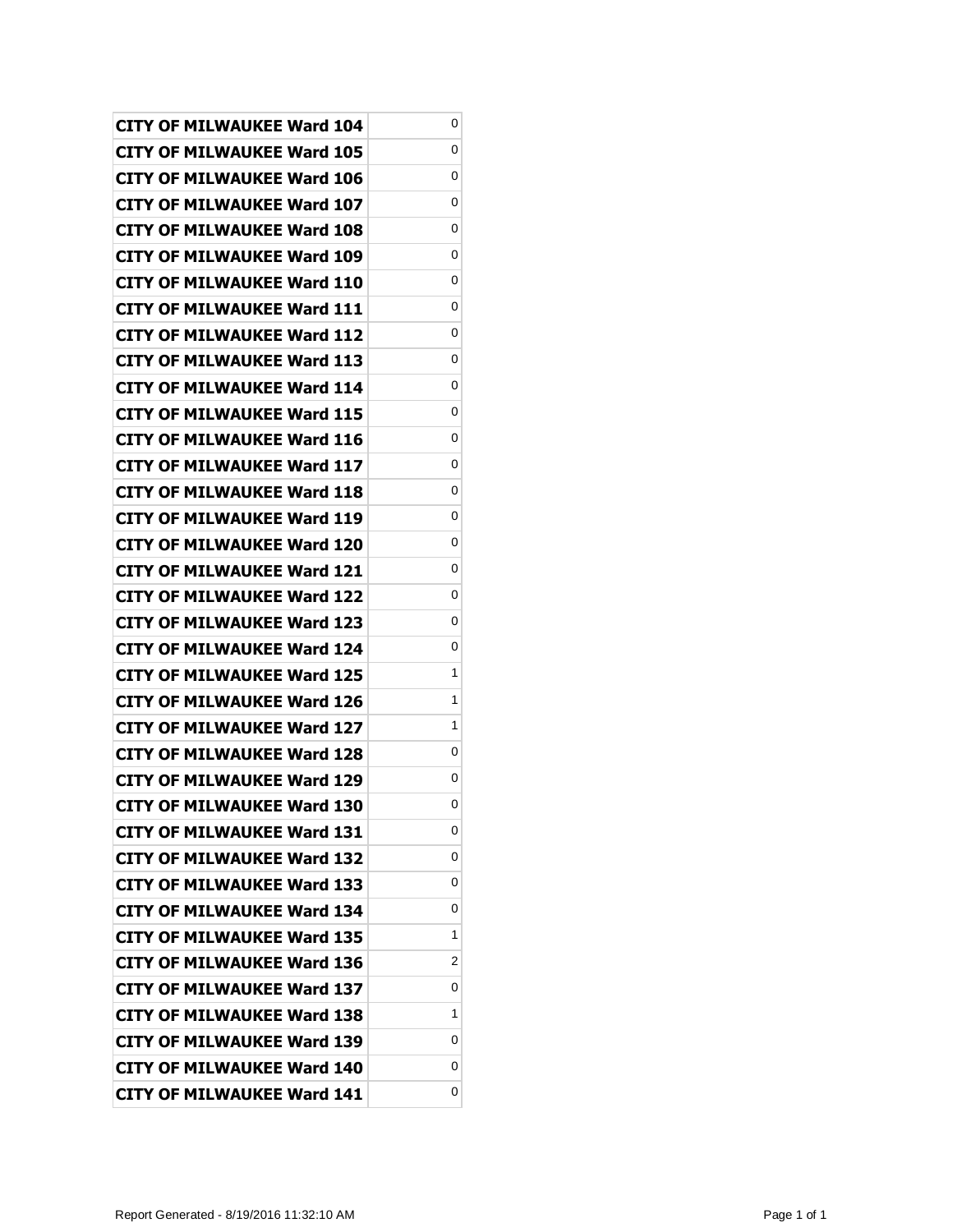| <b>CITY OF MILWAUKEE Ward 142</b> | 0 |
|-----------------------------------|---|
| CITY OF MILWAUKEE Ward 143        | 0 |
| <b>CITY OF MILWAUKEE Ward 144</b> | 0 |
| <b>CITY OF MILWAUKEE Ward 145</b> | 0 |
| <b>CITY OF MILWAUKEE Ward 146</b> | 0 |
| CITY OF MILWAUKEE Ward 147        | 0 |
| CITY OF MILWAUKEE Ward 148        | 0 |
| CITY OF MILWAUKEE Ward 149        | 0 |
| <b>CITY OF MILWAUKEE Ward 150</b> | 0 |
| CITY OF MILWAUKEE Ward 151        | 0 |
| <b>CITY OF MILWAUKEE Ward 152</b> | 0 |
| CITY OF MILWAUKEE Ward 153        | 0 |
| <b>CITY OF MILWAUKEE Ward 154</b> | 0 |
| <b>CITY OF MILWAUKEE Ward 155</b> | 0 |
| CITY OF MILWAUKEE Ward 156        | 0 |
| CITY OF MILWAUKEE Ward 157        | 0 |
| CITY OF MILWAUKEE Ward 158        | 0 |
| <b>CITY OF MILWAUKEE Ward 159</b> | 0 |
| CITY OF MILWAUKEE Ward 160        | 0 |
| CITY OF MILWAUKEE Ward 161        | 0 |
| <b>CITY OF MILWAUKEE Ward 162</b> | 0 |
| CITY OF MILWAUKEE Ward 163        | 0 |
| CITY OF MILWAUKEE Ward 164        | 0 |
| CITY OF MILWAUKEE Ward 165        | 0 |
| CITY OF MILWAUKEE Ward 166        | 0 |
| <b>CITY OF MILWAUKEE Ward 167</b> | 0 |
| <b>CITY OF MILWAUKEE Ward 168</b> | 0 |
| <b>CITY OF MILWAUKEE Ward 169</b> | 0 |
| CITY OF MILWAUKEE Ward 170        | 0 |
| <b>CITY OF MILWAUKEE Ward 171</b> | 0 |
| CITY OF MILWAUKEE Ward 172        | 0 |
| <b>CITY OF MILWAUKEE Ward 173</b> | 0 |
| <b>CITY OF MILWAUKEE Ward 174</b> | 0 |
| <b>CITY OF MILWAUKEE Ward 175</b> | 0 |
| <b>CITY OF MILWAUKEE Ward 176</b> | 0 |
| <b>CITY OF MILWAUKEE Ward 177</b> | 0 |
| <b>CITY OF MILWAUKEE Ward 178</b> | 1 |
| CITY OF MILWAUKEE Ward 179        | 0 |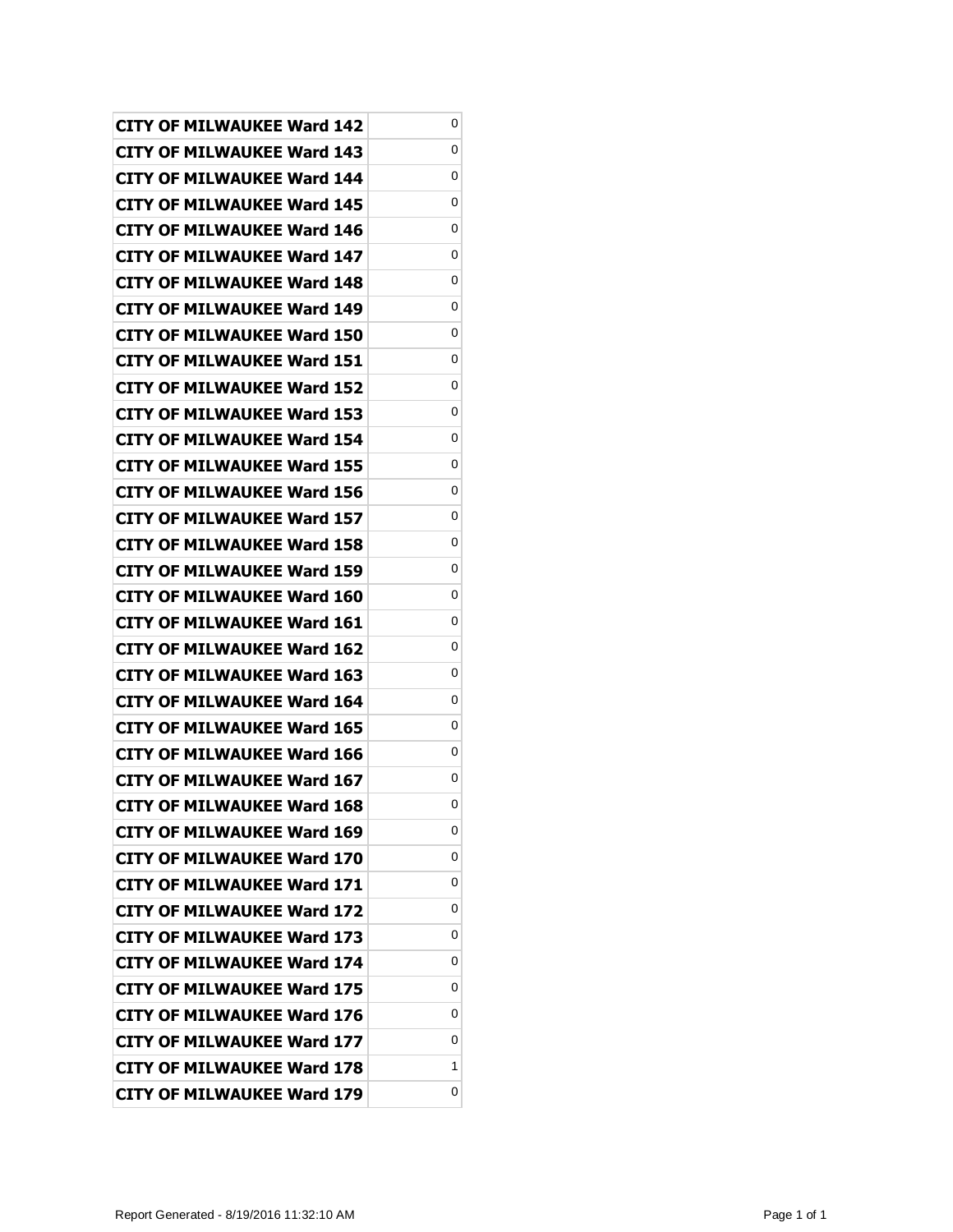| CITY OF MILWAUKEE Ward 180        | 0 |
|-----------------------------------|---|
| <b>CITY OF MILWAUKEE Ward 181</b> | 1 |
| <b>CITY OF MILWAUKEE Ward 182</b> | 0 |
| <b>CITY OF MILWAUKEE Ward 183</b> | 1 |
| <b>CITY OF MILWAUKEE Ward 184</b> | 1 |
| <b>CITY OF MILWAUKEE Ward 185</b> | 1 |
| <b>CITY OF MILWAUKEE Ward 186</b> | 2 |
| <b>CITY OF MILWAUKEE Ward 187</b> | 0 |
| <b>CITY OF MILWAUKEE Ward 188</b> | 0 |
| <b>CITY OF MILWAUKEE Ward 189</b> | 0 |
| <b>CITY OF MILWAUKEE Ward 190</b> | 0 |
| <b>CITY OF MILWAUKEE Ward 191</b> | 0 |
| <b>CITY OF MILWAUKEE Ward 192</b> | 0 |
| <b>CITY OF MILWAUKEE Ward 193</b> | 0 |
| <b>CITY OF MILWAUKEE Ward 194</b> | 0 |
| <b>CITY OF MILWAUKEE Ward 195</b> | 0 |
| <b>CITY OF MILWAUKEE Ward 196</b> | 1 |
| <b>CITY OF MILWAUKEE Ward 197</b> | 0 |
| <b>CITY OF MILWAUKEE Ward 198</b> | 0 |
| <b>CITY OF MILWAUKEE Ward 199</b> | 1 |
| <b>CITY OF MILWAUKEE Ward 200</b> | 0 |
| <b>CITY OF MILWAUKEE Ward 201</b> | 0 |
| <b>CITY OF MILWAUKEE Ward 202</b> | 1 |
| <b>CITY OF MILWAUKEE Ward 203</b> | 0 |
| <b>CITY OF MILWAUKEE Ward 204</b> | 0 |
| <b>CITY OF MILWAUKEE Ward 205</b> | 1 |
| <b>CITY OF MILWAUKEE Ward 206</b> | 0 |
| <b>CITY OF MILWAUKEE Ward 207</b> | 1 |
| <b>CITY OF MILWAUKEE Ward 208</b> | 1 |
| <b>CITY OF MILWAUKEE Ward 209</b> | 2 |
| <b>CITY OF MILWAUKEE Ward 210</b> | 0 |
| <b>CITY OF MILWAUKEE Ward 211</b> | 2 |
| <b>CITY OF MILWAUKEE Ward 212</b> | 0 |
| <b>CITY OF MILWAUKEE Ward 213</b> | 1 |
| <b>CITY OF MILWAUKEE Ward 214</b> | 0 |
| <b>CITY OF MILWAUKEE Ward 215</b> | 0 |
| <b>CITY OF MILWAUKEE Ward 216</b> | 1 |
| <b>CITY OF MILWAUKEE Ward 217</b> | 0 |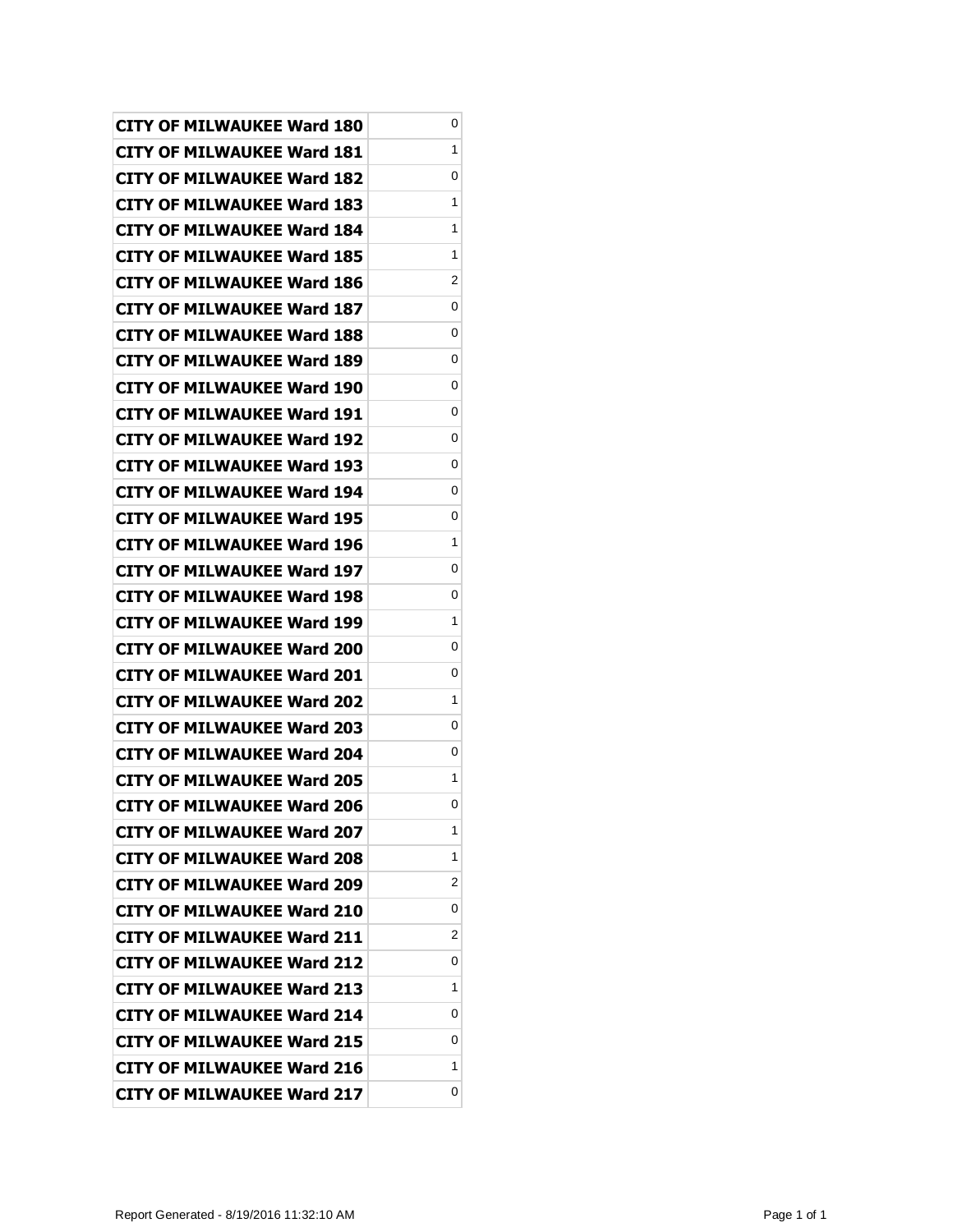| <b>CITY OF MILWAUKEE Ward 218</b> | 0 |
|-----------------------------------|---|
| CITY OF MILWAUKEE Ward 219        | 0 |
| <b>CITY OF MILWAUKEE Ward 220</b> | 1 |
| <b>CITY OF MILWAUKEE Ward 221</b> | 1 |
| <b>CITY OF MILWAUKEE Ward 222</b> | 0 |
| <b>CITY OF MILWAUKEE Ward 223</b> | 1 |
| CITY OF MILWAUKEE Ward 224        | 0 |
| <b>CITY OF MILWAUKEE Ward 225</b> | 0 |
| <b>CITY OF MILWAUKEE Ward 226</b> | 0 |
| <b>CITY OF MILWAUKEE Ward 227</b> | 0 |
| CITY OF MILWAUKEE Ward 228        | 0 |
| CITY OF MILWAUKEE Ward 229        | 1 |
| <b>CITY OF MILWAUKEE Ward 230</b> | 0 |
| <b>CITY OF MILWAUKEE Ward 231</b> | 0 |
| <b>CITY OF MILWAUKEE Ward 232</b> | 0 |
| <b>CITY OF MILWAUKEE Ward 233</b> | 0 |
| <b>CITY OF MILWAUKEE Ward 234</b> | 0 |
| <b>CITY OF MILWAUKEE Ward 235</b> | 0 |
| <b>CITY OF MILWAUKEE Ward 236</b> | 0 |
| <b>CITY OF MILWAUKEE Ward 237</b> | 0 |
| <b>CITY OF MILWAUKEE Ward 238</b> | 0 |
| <b>CITY OF MILWAUKEE Ward 239</b> | 0 |
| <b>CITY OF MILWAUKEE Ward 240</b> | 0 |
| CITY OF MILWAUKEE Ward 241        | 0 |
| <b>CITY OF MILWAUKEE Ward 242</b> | 0 |
| <b>CITY OF MILWAUKEE Ward 243</b> | 1 |
| <b>CITY OF MILWAUKEE Ward 244</b> | 0 |
| <b>CITY OF MILWAUKEE Ward 245</b> | 0 |
| <b>CITY OF MILWAUKEE Ward 246</b> | 0 |
| CITY OF MILWAUKEE Ward 247        | 0 |
| <b>CITY OF MILWAUKEE Ward 248</b> | 0 |
| <b>CITY OF MILWAUKEE Ward 249</b> | 0 |
| CITY OF MILWAUKEE Ward 250        | 0 |
| <b>CITY OF MILWAUKEE Ward 251</b> | 0 |
| <b>CITY OF MILWAUKEE Ward 252</b> | 0 |
| CITY OF MILWAUKEE Ward 253        | 0 |
| <b>CITY OF MILWAUKEE Ward 254</b> | 0 |
| <b>CITY OF MILWAUKEE Ward 255</b> | 0 |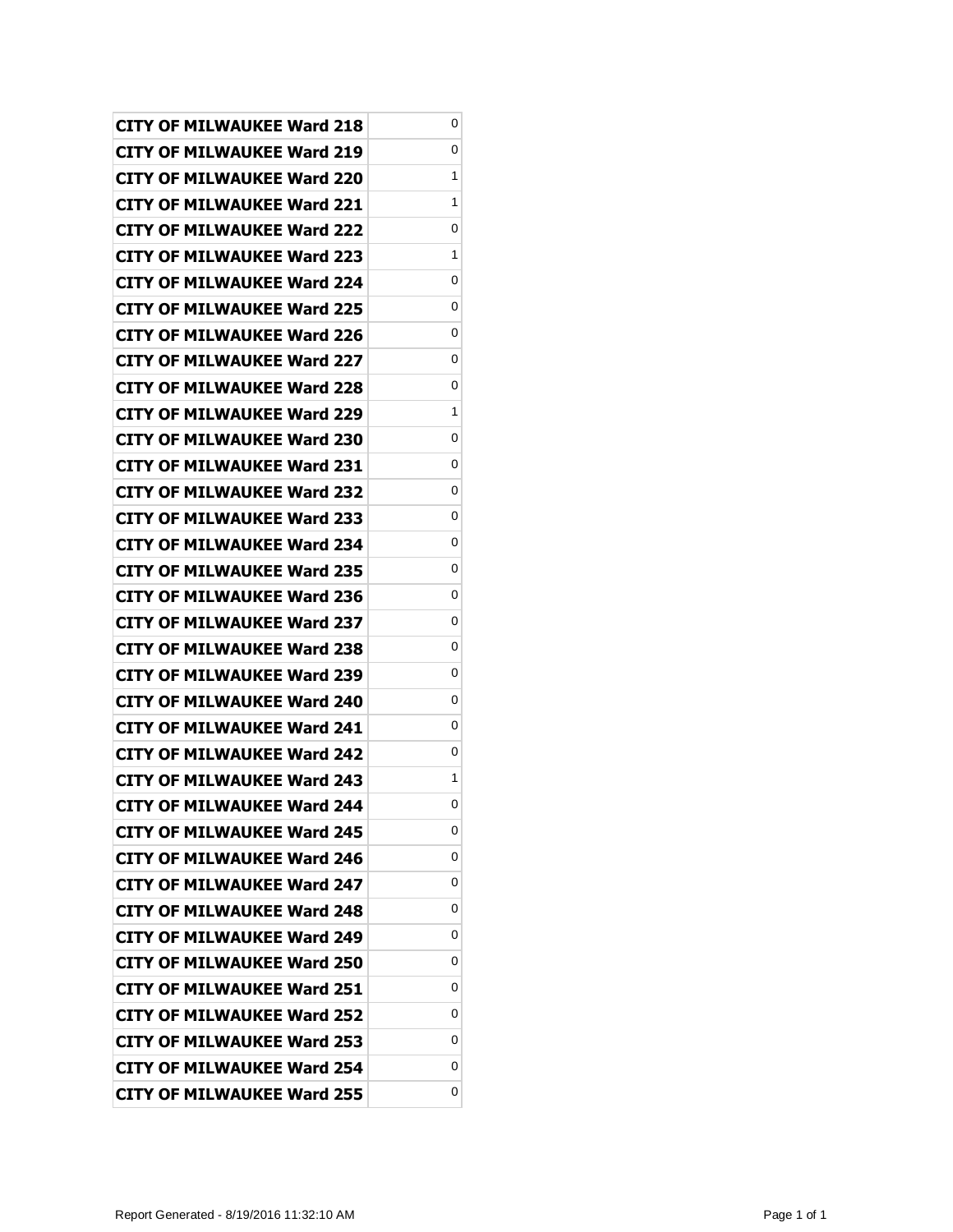| <b>CITY OF MILWAUKEE Ward 256</b> | 0 |
|-----------------------------------|---|
| <b>CITY OF MILWAUKEE Ward 257</b> | 0 |
| <b>CITY OF MILWAUKEE Ward 258</b> | 0 |
| <b>CITY OF MILWAUKEE Ward 259</b> | 0 |
| <b>CITY OF MILWAUKEE Ward 260</b> | 0 |
| CITY OF MILWAUKEE Ward 261        | 0 |
| <b>CITY OF MILWAUKEE Ward 262</b> | 0 |
| <b>CITY OF MILWAUKEE Ward 263</b> | 0 |
| <b>CITY OF MILWAUKEE Ward 264</b> | 2 |
| <b>CITY OF MILWAUKEE Ward 265</b> | 1 |
| <b>CITY OF MILWAUKEE Ward 266</b> | 1 |
| CITY OF MILWAUKEE Ward 267        | 1 |
| <b>CITY OF MILWAUKEE Ward 268</b> | 2 |
| CITY OF MILWAUKEE Ward 269        | 0 |
| CITY OF MILWAUKEE Ward 270        | 0 |
| <b>CITY OF MILWAUKEE Ward 271</b> | 0 |
| CITY OF MILWAUKEE Ward 272        | 0 |
| <b>CITY OF MILWAUKEE Ward 273</b> | 1 |
| <b>CITY OF MILWAUKEE Ward 274</b> | 2 |
| <b>CITY OF MILWAUKEE Ward 275</b> | 0 |
| <b>CITY OF MILWAUKEE Ward 276</b> | 2 |
| <b>CITY OF MILWAUKEE Ward 277</b> | 2 |
| <b>CITY OF MILWAUKEE Ward 278</b> | 1 |
| <b>CITY OF MILWAUKEE Ward 279</b> | 1 |
| <b>CITY OF MILWAUKEE Ward 280</b> | 3 |
| <b>CITY OF MILWAUKEE Ward 281</b> | 0 |
| <b>CITY OF MILWAUKEE Ward 282</b> | 0 |
| <b>CITY OF MILWAUKEE Ward 283</b> | 0 |
| <b>CITY OF MILWAUKEE Ward 284</b> | 0 |
| <b>CITY OF MILWAUKEE Ward 285</b> | 0 |
| <b>CITY OF MILWAUKEE Ward 286</b> | 1 |
| <b>CITY OF MILWAUKEE Ward 287</b> | 1 |
| <b>CITY OF MILWAUKEE Ward 288</b> | 1 |
| CITY OF MILWAUKEE Ward 289        | 1 |
| <b>CITY OF MILWAUKEE Ward 290</b> | 1 |
| <b>CITY OF MILWAUKEE Ward 291</b> | 0 |
| <b>CITY OF MILWAUKEE Ward 292</b> | 0 |
| <b>CITY OF MILWAUKEE Ward 293</b> | 0 |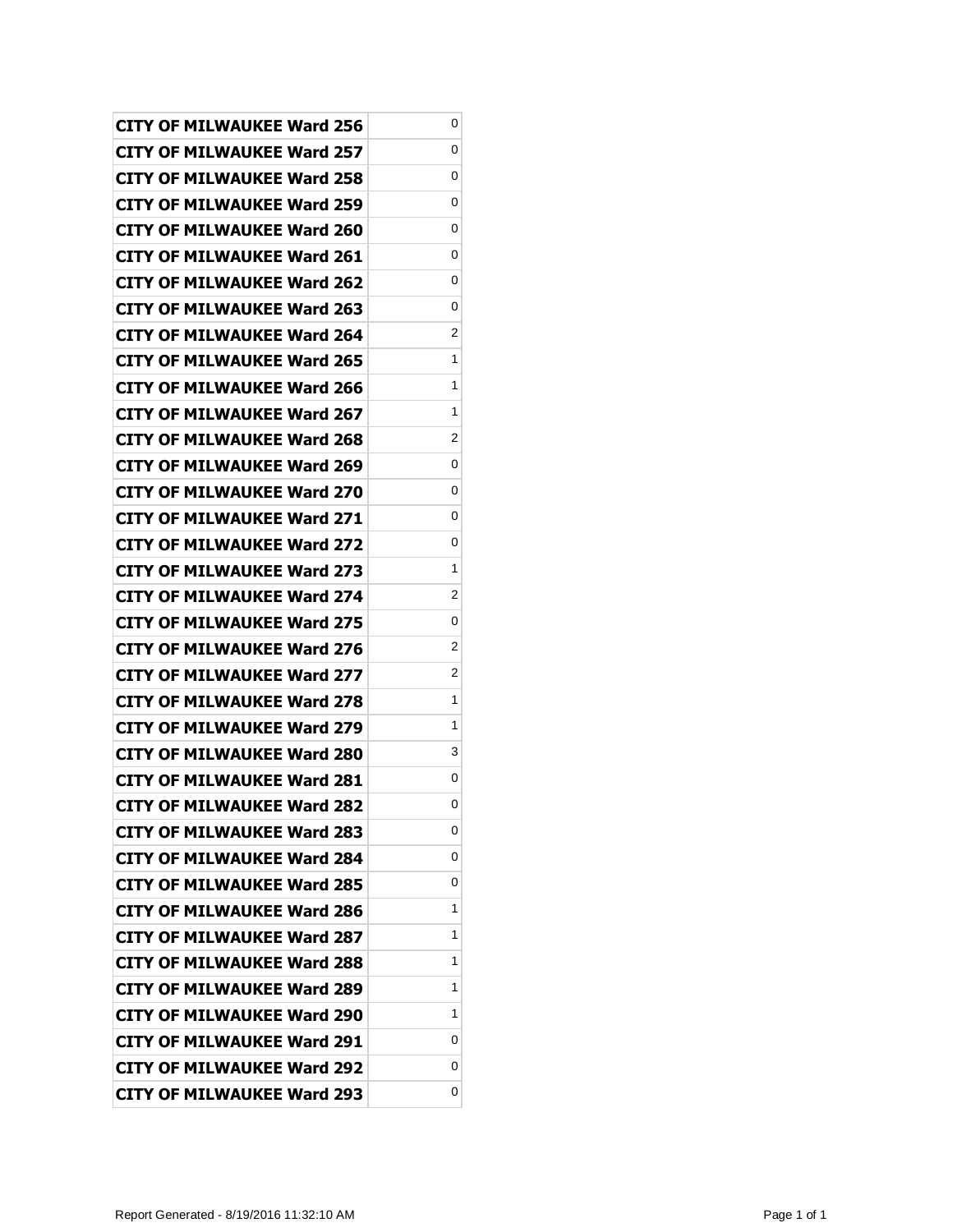| <b>CITY OF MILWAUKEE Ward 294</b>        | 0  |
|------------------------------------------|----|
| <b>CITY OF MILWAUKEE Ward 295</b>        | 1  |
| <b>CITY OF MILWAUKEE Ward 296</b>        | 2  |
| <b>CITY OF MILWAUKEE Ward 297</b>        | 0  |
| <b>CITY OF MILWAUKEE Ward 298</b>        | 0  |
| <b>CITY OF MILWAUKEE Ward 299</b>        | 0  |
| CITY OF MILWAUKEE Ward 300               | 1  |
| <b>CITY OF MILWAUKEE Ward 301</b>        | 1  |
| <b>CITY OF MILWAUKEE Ward 302</b>        | 0  |
| <b>CITY OF MILWAUKEE Ward 303</b>        | 0  |
| <b>CITY OF MILWAUKEE Ward 304</b>        | 1  |
| CITY OF MILWAUKEE Ward 305               | 1  |
| <b>CITY OF MILWAUKEE Ward 306</b>        | 1  |
| <b>CITY OF MILWAUKEE Ward 307</b>        | 0  |
| <b>CITY OF MILWAUKEE Ward 308</b>        | 3  |
| <b>CITY OF MILWAUKEE Ward 309</b>        | 0  |
| CITY OF MILWAUKEE Ward 310               | 0  |
| <b>CITY OF MILWAUKEE Ward 311</b>        | 3  |
| <b>CITY OF MILWAUKEE Ward 312</b>        | 1  |
| <b>CITY OF MILWAUKEE Ward 313</b>        | 2  |
| <b>CITY OF MILWAUKEE Ward 314</b>        | 0  |
| <b>CITY OF MILWAUKEE Ward 315</b>        | 2  |
| <b>CITY OF MILWAUKEE Ward 316</b>        | 0  |
| <b>CITY OF MILWAUKEE Ward 317</b>        | 0  |
| <b>CITY OF MILWAUKEE Ward 320</b>        | 0  |
| <b>CITY OF MILWAUKEE Ward 321</b>        | 0  |
| <b>CITY OF MILWAUKEE Ward 322</b>        | 0  |
| <b>CITY OF MILWAUKEE Ward 323</b>        | 0  |
| <b>CITY OF MILWAUKEE Ward 324</b>        | 0  |
| <b>CITY OF MILWAUKEE Ward 325</b>        | 0  |
| CITY OF MILWAUKEE Ward 326               | 0  |
| <b>CITY OF MILWAUKEE Ward 327</b>        | 0  |
| <b>CITY OF OAK CREEK Wards 1-3</b>       | 5  |
| CITY OF OAK CREEK Wards 4-6              | 4  |
| <b>CITY OF OAK CREEK Wards 7-9</b>       | 4  |
| <b>CITY OF OAK CREEK Wards 10-</b><br>12 | 11 |
| CITY OF OAK CREEK Wards 13-<br>15        | 4  |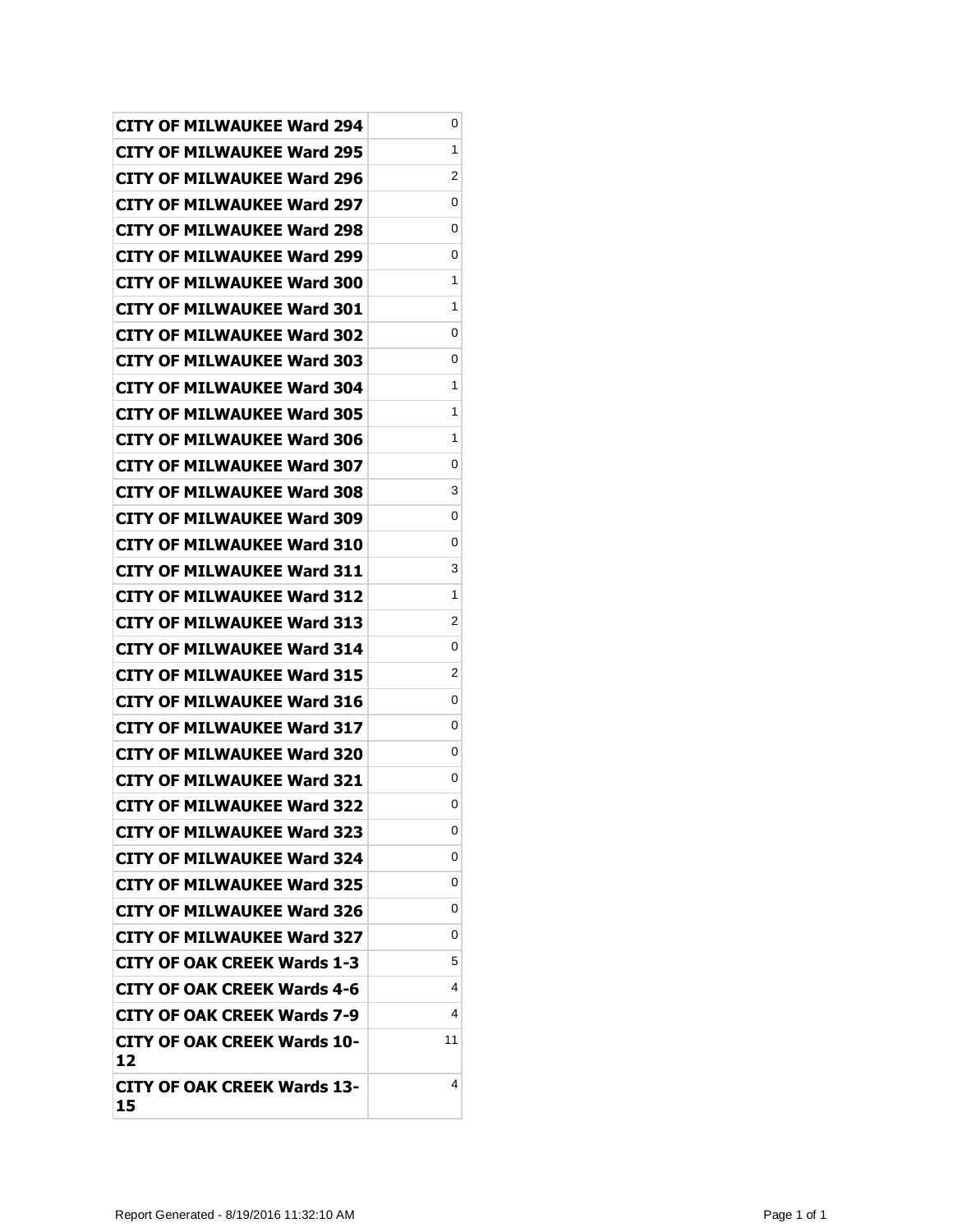| <b>CITY OF OAK CREEK Wards 16-</b><br>19          | 4 |
|---------------------------------------------------|---|
| <b>CITY OF ST. FRANCIS Wards 1-</b><br>4          | 2 |
| CITY OF ST. FRANCIS Wards 5-<br>8                 | 1 |
| <b>CITY OF ST. FRANCIS Wards 9-</b><br>12         | 1 |
| CITY OF SOUTH MILWAUKEE<br>Ward 1-4               | 3 |
| <b>CITY OF SOUTH MILWAUKEE</b><br><b>Ward 5-8</b> | 3 |
| CITY OF SOUTH MILWAUKEE<br><b>Ward 9-12</b>       | 1 |
| CITY OF SOUTH MILWAUKEE<br><b>Ward 13-16</b>      | 1 |
| <b>CITY OF WAUWATOSA Ward 1</b>                   | 1 |
| CITY OF WAUWATOSA Ward 2                          | 1 |
| CITY OF WAUWATOSA Ward 3                          | 1 |
| CITY OF WAUWATOSA Ward 4                          | 0 |
| CITY OF WAUWATOSA Ward 5                          | 1 |
| CITY OF WAUWATOSA Ward 6                          | 1 |
| CITY OF WAUWATOSA Ward 7                          | 1 |
| CITY OF WAUWATOSA Ward 8                          | 1 |
| CITY OF WAUWATOSA Ward 9                          | 5 |
| CITY OF WAUWATOSA Ward 10                         | 1 |
| CITY OF WAUWATOSA Ward 11                         | 0 |
| CITY OF WAUWATOSA Ward 12                         | 0 |
| <b>CITY OF WAUWATOSA Ward 13</b>                  | 0 |
| <b>CITY OF WAUWATOSA Ward 14</b>                  | 1 |
| <b>CITY OF WAUWATOSA Ward 15</b>                  | 0 |
| CITY OF WAUWATOSA Ward 16                         | 0 |
| CITY OF WAUWATOSA Ward 17                         | 1 |
| CITY OF WAUWATOSA Ward 18                         | 0 |
| <b>CITY OF WAUWATOSA Ward 19</b>                  | 2 |
| <b>CITY OF WAUWATOSA Ward 20</b>                  | 2 |
| CITY OF WAUWATOSA Ward 21                         | 1 |
| <b>CITY OF WAUWATOSA Ward 22</b>                  | 0 |
| CITY OF WAUWATOSA Ward 23                         | 0 |
| CITY OF WAUWATOSA Ward 24                         | 0 |